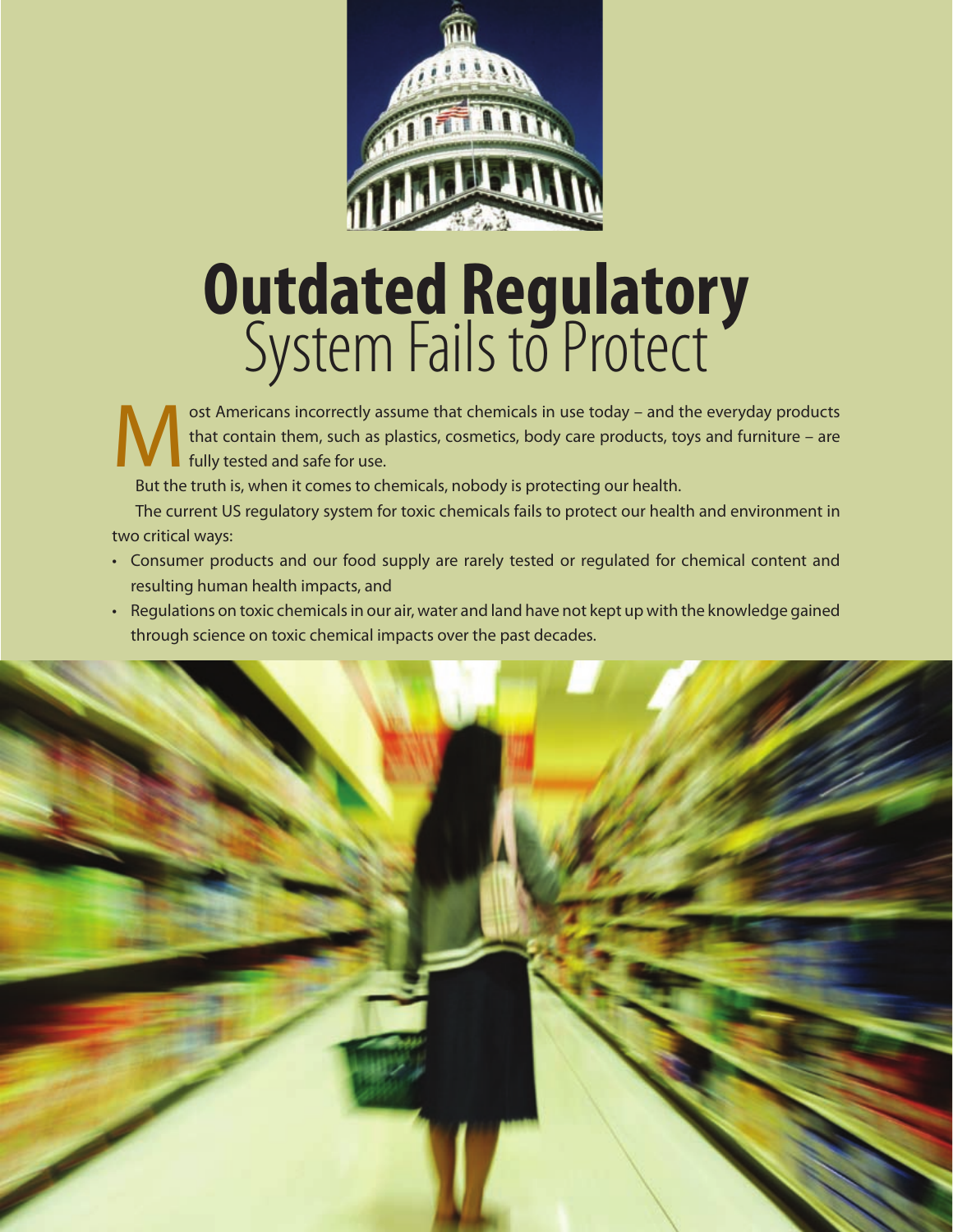#### **Exercise Sensumer Products Are Not** Regulated for Chemicals

While the federal Consumer Product Safety Commission frequently takes action to prevent safety hazards in products (such as articles that are choking hazards), chemical toxicity hazards to consumers are far less regulated. Comprehensive pre-market safety testing or approval is not required under any federal law for chemicals in cosmetics, toys, clothing, furniture, carpets or construction materials.<sup>1</sup>

Before new medicines can be marketed, the Food and Drug Administration requires a series of animal and human tests to demonstrate their safety and efficacy. **However, other chemical-containing products, such as cosmetics, have no such pre-market approval process.** In fact, fewer than five percent of synthetic chemicals (including ones used in everyday products) have been safety reviewed by government agencies,<sup>2</sup> even though – like drugs – these chemicals can be biologically active and impact our health in very low doses.<sup>3</sup>

 Other countries, particularly in the European Union, have moved forward with advanced regulations for chemicals in cosmetics, children's products, electronics, and packaging. **Because of tighter regulations elsewhere, consumer goods that may be banned for sale in Europe and Japan – due to toxic chemical content – can continue to be sold in the U.S.**

In its evaluation of EPA's ability to assess health risks of chemicals, the federal General Accounting Office found that **"EPA does not routinely assess the risks of all existing chemicals and EPA faces challenges in obtaining the information necessary to do so."** <sup>4</sup> They determined that the EPA has found it difficult and costly to provide complete data on every chemical. Consequently, to obtain the test information needed on existing chemicals, EPA relies extensively on the chemical industry to perform specific tests of certain chemicals. 5

### ▶ Food Supply Not Monitored

Tests show that chemicals known to cause health damage are widespread in our food, yet **the government is not protecting our food supply from toxic chemical contamination.** For example, dioxins, a class of highly cancer-causing chemicals, have been found in fish, dairy products, and meat.<sup>6</sup> Perchlorate, a known thyroid hormone disruptor and water contaminant, has been detected in fruits, vegetables, milk, and beer.7,8,9 Yet these foods are not routinely tested for toxic chemical content.

While more pre-market testing is required for pesticides used in growing food, many pesticides that are known to be highly toxic to human health are still in widespread use for growing food.<sup>10</sup> For example, diazinon and chlorpyrifos, two organophosphate pesticides now banned from household products due to health concerns, are still allowed for use in agriculture.<sup>11</sup>

#### $\blacktriangleright$  Regulations Outdated by New Science

The federal law regulating chemicals has not been updated in nearly 30 years – longer than any other major environmental or public health statute. This law, the Toxics Substances Control Act of 1976, has failed to protect public health according to reports by the National Academy of Sciences (1984), the U.S. General Accounting Office (1994), the Congressional Office of Technology Assessment (1995), Environmental Defense (1997), the U.S. EPA (1998), and the U.S. Government Accountability Office (2005).<sup>12</sup>

Regulations that do exist to limit chemicals in our air, water and land are largely **based on assumptions that current science has proven false, including**:

- Regulations establish so-called "safe levels" based on analyzing one pollutant at a time*.* Yet testing has found that hundreds of chemicals exist simultaneously in our bodies, with potentially additive, cumulative, and synergistic impacts.
- Regulations primarily address risks of acute impacts and diseases like cancer. However, new science shows that very small exposures to chemicals – once considered harmless – are indeed capable of subtle biological changes that can lead to lifelong damage.
- Regulations are based on average, estimated, and usually adult-based "acceptable risk." Yet science has shown that timing of chemical exposure, age, and individual variability in processing toxic chemicals must be taken into account to determine the true risk.
- Regulations require that a chemical be proven to cause an "unacceptable" level of harm before it is regulated. But assessing the health impact of the tens of thousands of chemicals in use today is beyond the reach of current science.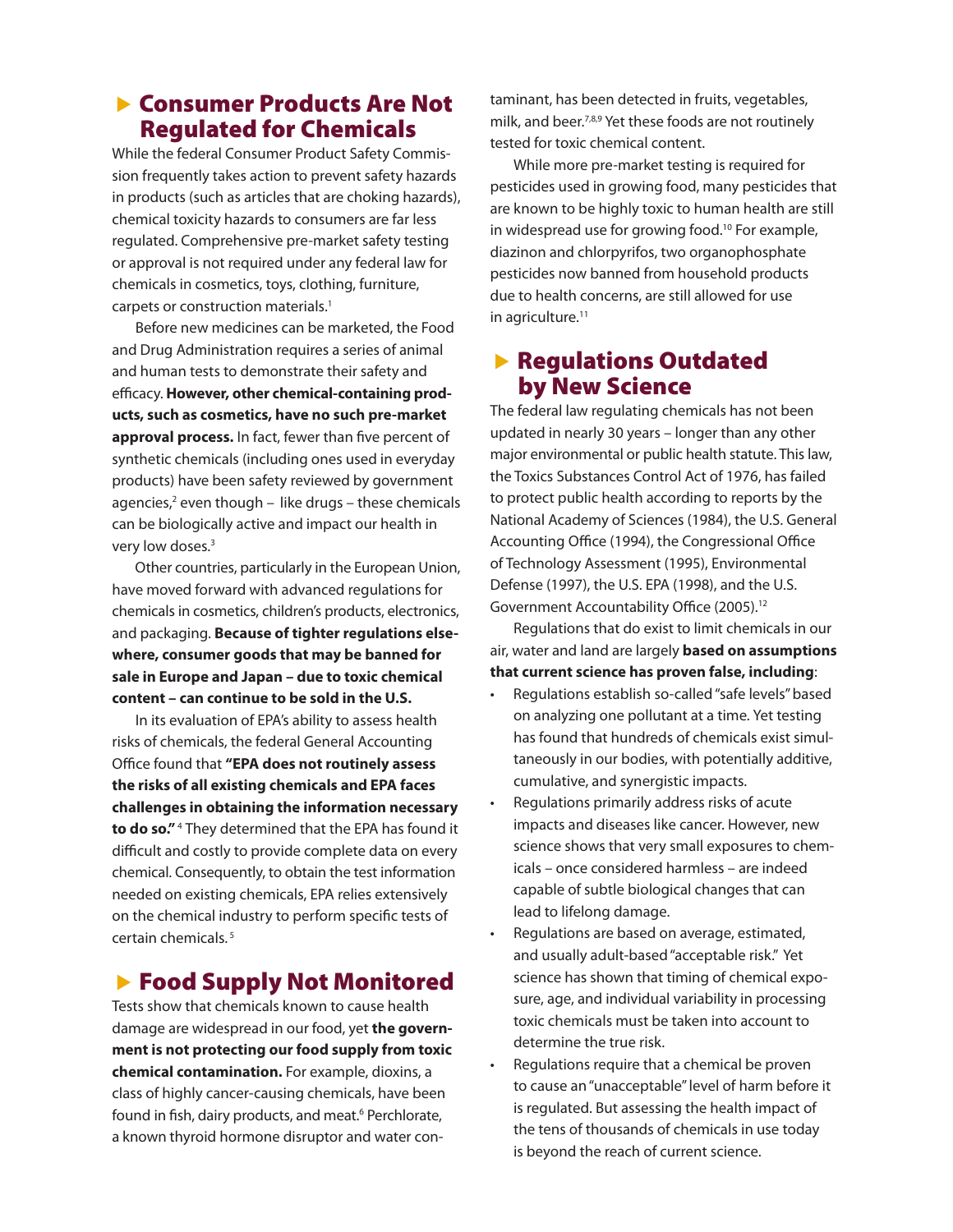The EPA has only used its regulatory authority to restrict any industrial compounds once since it sought, unsuccessfully, to ban asbestos 18 years ago; the asbestos ban was overturned by the federal appeals court in 1991.<sup>13</sup> Since then the EPA has only acted to limit hexvalent chromium (a known human carcinogen) for use in industrial cooling towers.<sup>14</sup> At the time, hexavalent chromium was a known human carcinogen.

**More recently, the EPA has relied mostly on voluntary regulatory efforts by chemical companies.**<sup>15</sup> U.S. law requires the EPA to prove a toxic substance "presents an unreasonable risk of injury to health or the environment" before it is strictly regulated.16 The EPA must consider the costs of restricting the use of a chemical and choose "the least burdensome" approach to regulate industry.17 This regulatory framework allows people to continue to be exposed to chemicals with unknown health effects.

U.S. regulations are the result of long, involved political processes in which special interests exert considerable influence. **Industries with significant financial investment in the continued use of a particular product or chemical have historically been quite successful in limiting regulatory controls.**<sup>18</sup>

#### ▶ States Step in to Protect

In the absence of protective federal regulations, several states have stepped in to begin to protect the health of their residents.

**Massachusetts:** The Toxic Use Reduction Act, passed in 1989, has led to significant progress in reducing toxic chemical use, waste and emissions. Over 550 companies have had to assess toxic use reduction options with technical help supplied by university and government experts. Toxic use reduction strategies have included material substitution and product reformulation. Within ten years industry has reduced the use of toxic chemicals by over 40%, byproduct waste by 58% and toxic emissions by 80%. A financial analysis reveals that the same companies saved a total of 14 million dollars over this period through the adoption of more efficient and safer processes.<sup>19,20</sup>

**California:** In 1986, California voters overwhelmingly approved Proposition 65, the California Safe Drinking Water and Toxic Enforcement Act. This consumer protection law requires the state government to maintain a list of chemicals that are known to the state to cause cancer, birth defects or other reproductive harm. The list now contains over 500 chemicals



## **TOXIC IGNORANCE**

Since World War II, approximately 75,000 synthetic chemicals have been put out into commerce and the environment. At least 3,000 are produced in quantities greater than 1 million pounds per year. Most chemicals have never been tested for their impacts on health and the environment. A majority of chemicals that have been in use for many years were grandfathered in by federal laws and are allowed on the market without knowledge of their health impacts. New chemicals, while subject to more thorough regulations, are still inadequately tested and government review of them is very limited once they enter the market. The information that does exist has huge gaps, such as an understanding of the health effects of chemical mixtures, and the impacts of exposure to developing infants.

and includes chemicals such as dyes, solvents, pesticides, drugs, food additives, and byproducts of certain processes. The law requires warning labels on products that contain ingredients known to be carcinogenic or toxic to reproduction and/or development.<sup>21</sup>

The new California Safe Cosmetics Act, which came into force in January 2007, requires manufacturers to disclose to the state's Department of Health Services (DHS) their use of potentially hazardous ingredients in personal care products using the same list of chemicals known to the state of California to cause cancer, birth defects or reproductive harm.

**Maine:** In early 2006, Maine's Governor created a "Governor's Task Force to Promote Safer Chemicals in Consumer Products." This task force will develop recommendations for a comprehensive chemicals policy for Maine that will require that hazardous chemicals found in consumer products be replaced by safer substitutes and will create incentives to develop safer alternatives on a state and regional basis.